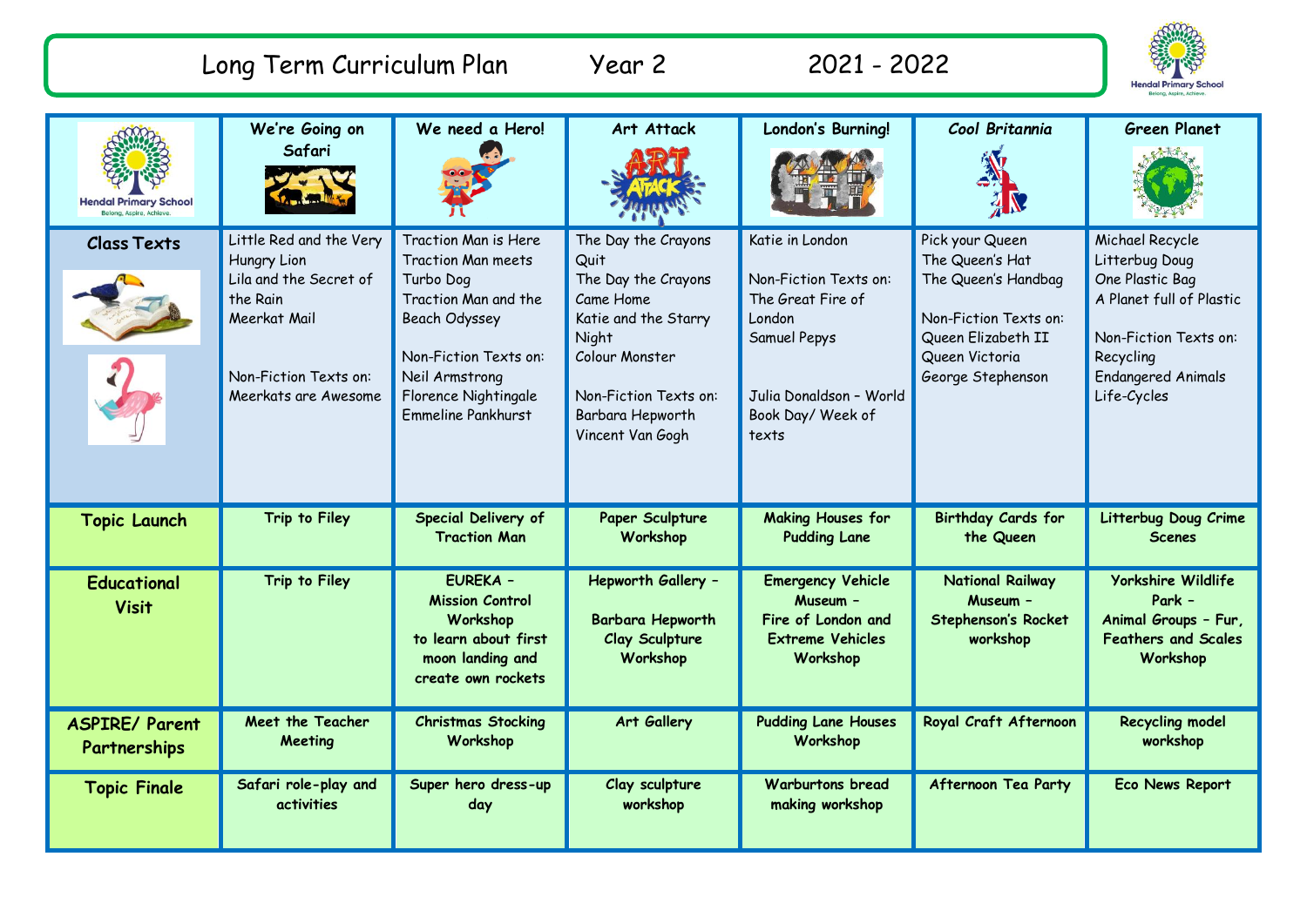| <b>Science Programme</b><br>of Study:         | Living things and their<br>Habitats,<br><b>Animals</b>                                           | Animals, including<br>humans                                                                          | Animals, including<br>humans                                                                               | <b>Uses of Everyday</b><br><b>Materials</b>                                                                                         | Plants                                                                                                      | Living things and their<br>Habitats,<br><b>Animals</b>        |
|-----------------------------------------------|--------------------------------------------------------------------------------------------------|-------------------------------------------------------------------------------------------------------|------------------------------------------------------------------------------------------------------------|-------------------------------------------------------------------------------------------------------------------------------------|-------------------------------------------------------------------------------------------------------------|---------------------------------------------------------------|
| <b>Science</b><br><b>Investigation Ideas:</b> | Could a Polar Bear live<br>in the African<br>Savannah?                                           | How can we keep fit and<br>healthy?<br>How does a rocket launch?<br>(EUREKA)                          | Why do we need to<br>wash our hands?                                                                       | How can we change the<br>shape of materials?                                                                                        | What do plants need to<br>grow well?                                                                        | How are plants and animals<br>suited to their habitats?       |
| Art and Design                                | Artist: Martin Bulinya<br>Maasai people scene                                                    | Artist: Roy Lichtenstein -<br>Whaam! Art<br>Creating own superhero<br>scene                           | Artist: Barbara Hepworth<br>- Sculpture<br>Clay modelling sculpture<br>Creating paper sculpture            | Historical art from the<br><b>Great Fire</b><br>Abstract art - Colour<br>Mixing<br>Creating model houses for<br><b>Pudding Lane</b> | Artist: Andy Warhol<br>Pop-art Print of the Queen                                                           | Artist: Henry Rousseau<br>Jungle Collage                      |
| <b>Computing</b>                              | <b>Digital Literacy</b><br><b>Project Evolve</b><br><b>Managing Online</b><br><b>Information</b> | <b>Digital Literacy</b><br><b>Purple Mash</b><br><b>Online Safety</b>                                 | <b>Information</b><br><b>Technology</b><br><b>Purple Mash</b><br><b>Creating Pictures</b>                  | <b>Information</b><br><b>Technology</b><br><b>Purple Mash</b><br><b>Making Music</b>                                                | <b>Digital Literacy</b><br><b>Purple Mash</b><br><b>Effective Searching</b>                                 | <b>Computer Science</b><br><b>Purple Mash</b><br>Coding       |
| <b>Design and</b><br><b>Technology</b>        |                                                                                                  | Food - Preparing<br><b>Fruits and Vegetables</b><br>Superhero Fruit Snack                             | Textiles - Templates<br>and Joining Techniques<br>Pencil/Art Case                                          |                                                                                                                                     | Mechanisms - Wheels<br>and Axles<br><b>Moving Vehicle</b>                                                   |                                                               |
| Geography                                     | Comparing a small part of<br>Africa to where we live<br>Naming continents and<br>oceans          | <b>Compass directions</b><br>Describe location of<br>features and routes on a<br>map for Traction Man | Aerial photographs of<br>Hepworth Gallery and<br>River Calder to locate<br>human and physical<br>geography | Naming countries and<br>capital cities in the UK<br>Aerial photographs of<br><b>River Thames and</b><br>landmarks in London         | Identify characteristics<br>of countries and capital<br>cities in the UK<br>Human and physical<br>Geography | Geography of our school<br>and grounds                        |
| <b>History</b>                                | Nelson Mandela                                                                                   | <b>Florence Nightingale</b><br>First Moon Landing - Neil<br>Armstrong<br><b>Emmeline Pankhurst</b>    | Barbara Hepworth<br>Vincent Van Gogh                                                                       | <b>Great Fire of London</b><br><b>Samuel Pepys</b><br>Christopher Wren<br>How emergency vehicles<br>have changed                    | Queen Elizabeth I<br>Queen Victoria<br>George Stephenson - The<br>first steam train                         | <b>Charles Waterton</b><br>Henri Rousseau                     |
| <b>Music</b>                                  | How does music help us<br>to make friends?                                                       | How does music teach<br>us about the past?                                                            | How does music make<br>the world a better<br>place?                                                        | How does music teach<br>us about our<br>neighbourhood?                                                                              | How does music make<br>us happy?                                                                            | How does music teach<br>us about looking after<br>our planet? |